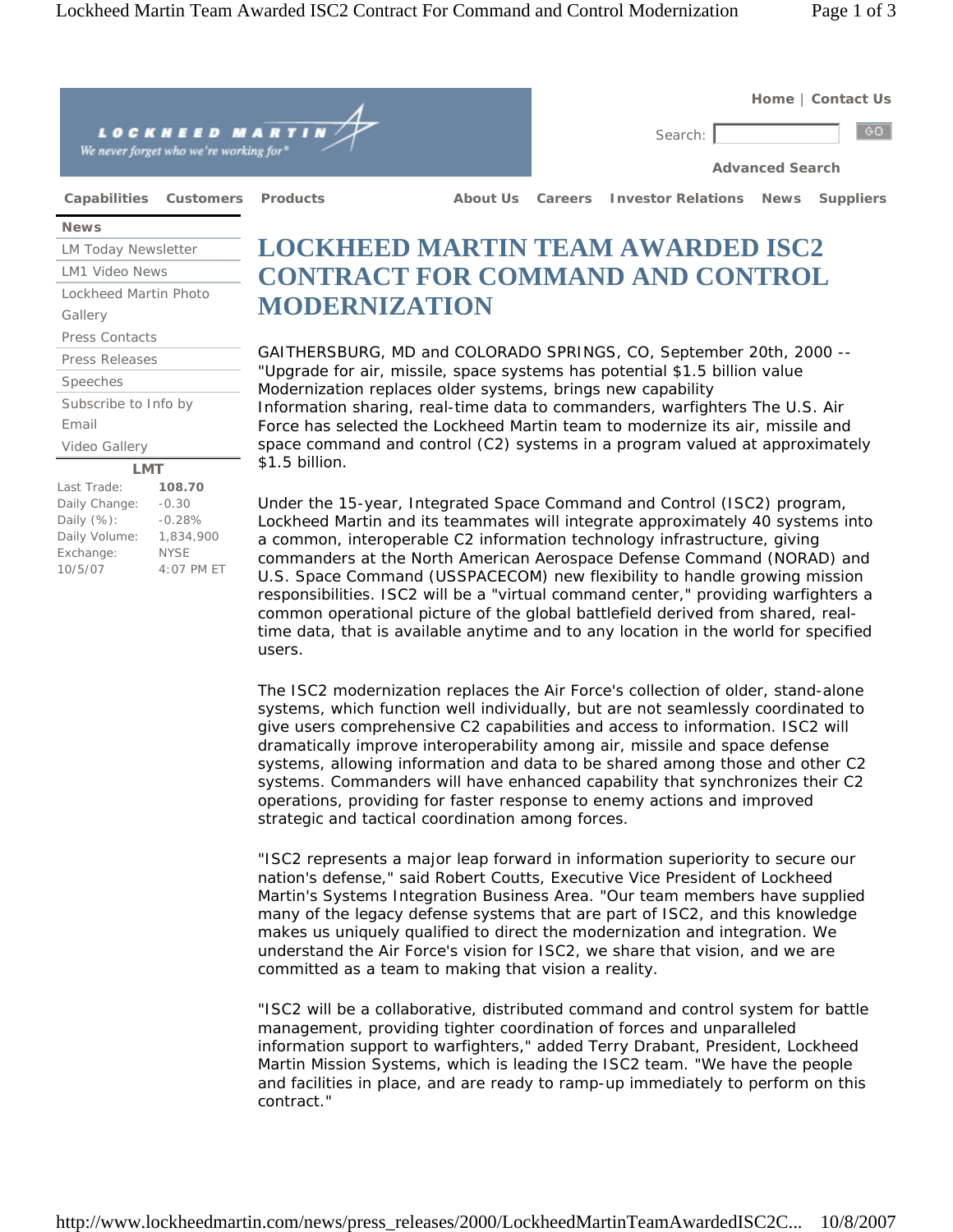One of the key program challenges will be to migrate existing defense systems to the new ISC2 architecture without any disruption to Air Force operations at Cheyenne Mountain, where most of the NORAD and USSPACECOM systems are located. Over its 15-year cycle, the ISC2 program will also provide operations and maintenance services.

Under ISC2's competitive migration demonstration contract phase, the Lockheed Martin team has refined its architecture approach and planned the program's implementation.

The Lockheed Martin team\* draws on a strategic core group of aerospace industry leaders who bring their experience as systems integrators on highly complex C2 programs central to Air Force operations. This core group - The Boeing Co., Aerojet, General Dynamics, DynCorp and Wang Government Services - have expertise in command and control, missile defense, global telecommunications and data fusion, and have proven track records in having managed large systems integration programs successfully.

The team also includes strong core technology partners and providers, such as Computer Sciences Corp., Logicon/INRI, and Autometric, Inc., and also neweconomy "B2B" - Business to Business electronic commerce - leaders, such as Microsoft Corp., Cisco Systems, Oracle Corp., AT&T, Neon and BEA Systems, who bring innovation and offer expertise in highly specialized technology areas vital to the success of ISC2.

Key small and minority-owned businesses provide specialized domain knowledge and technology development skills, and include Aegis Research Corp., Xon Tech, FGM Inc., Zel Technologies, Scitor Corp., and Trawick & Associates.

A leader in mission critical systems integration and information operations, Lockheed Martin Mission Systems serves customers including U.S. and international defense and civil government agencies. Mission Systems employs approximately 2,600 at facilities in Gaithersburg, Colorado Springs, and Santa Maria, Calif., and is a business unit of Lockheed Martin Corporation. Work for ISC2 will be performed in Colorado Springs and will involve approximately 500 people.

\*The Lockheed Martin Team for ISC is comprised of these teammates, technology partners and B2B experts: ACS Defenses, Inc. (Betac Corporation); Aegis Research Corp.; Aerojet; AT&T Technical Services; Autometric, Inc.; BEA Systems, Inc.; BAE Systems (Marconi); BBN Corp. (GTE); The Boeing Company; BTG; Cisco Systems, Inc.; Computer Sciences Corp. (Nichols Research); DynCorp; FGM Inc.; Frontier Technology, Inc.; General Dynamics; GRC International Inc. (AT&T); Federated Software Group; Jaycor Inc.; Logicon/INRI; Lockheed Martin Mission Systems; Lockheed Martin Space Systems Company - Astronautics Operations; Master Solutions; Microsoft Corp. Federal Systems; Neon Systems, Inc.; Oracle Corp.; Scitor Tech. Corp.; Sterling Software; Trawick & Associates; Veridian Trident Data Systems; Wang Government Services, Inc. - A Getronics Company; Xon Tech, Inc.; Zel Technologies LLC.

Thad S. Madden, Jr. 301.240.6356 thad.madden@lmco.com